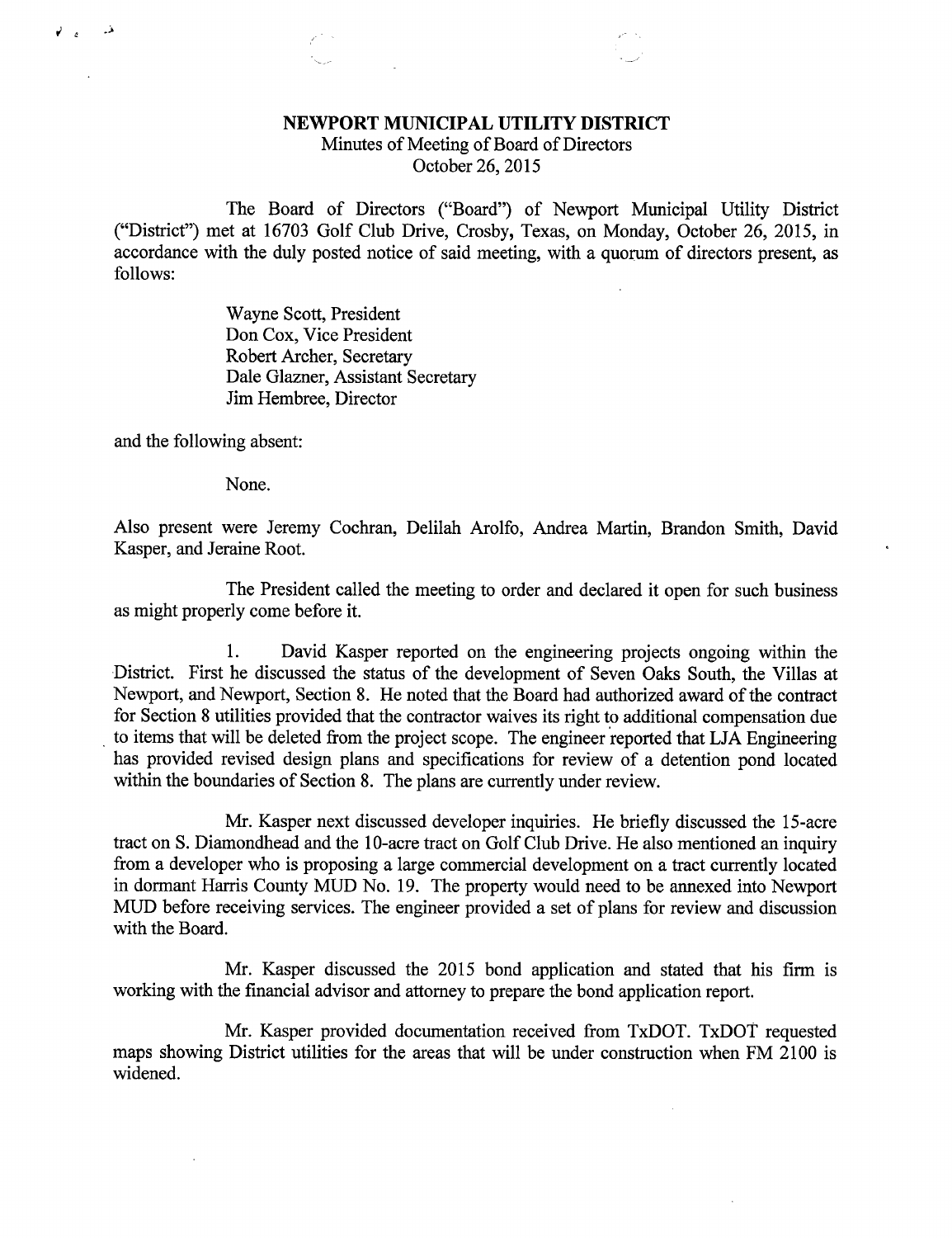## Upon unanimous vote, the Board approved the engineer's report.

2. Jeremy Cochran reported on operations of the water system in the District. Ground water permitted through February 28, 2016 was 178.1 million gallons, and remaining ground water as of September 30, 2015 was 101.854 million gallons. Total ground water produced was 1.294 million gallons, and total surface water produced was 25.116 million gallons. Billed water was 22.7125 million gallons with an accountability of 86%.

The operator reported on work completed at the surface water treatment plant, which included installing Booster Pump No. 3. Dun-Rite Plumbing roughed in the plumbing for the new laboratory, and the slab was poured for the laboratory by Hawthorne. Pending work includes changing the oil in the air compressors and blowers, and framing of the new laboratory building by Hawthorne.

Mr. Cochran then discussed the status of the water wells in the system. Pending work at Water Plant No. 1 includes replacing a leaking check valve.

Mr. Cochran then reported on the status of the wastewater system in the District. Total flow for September amounted to 19.335 million gallons, with an average daily flow of 0.645 million gallons. There was 6.8" of rainfall for the month. There were no violations noted at the facility.

The operator next reported on work completed at the wastewater treatment plant, which included pressure washing the spiral screen and brushes, adding a weight bar to Clarifier No. 1 rake and adjusting the level, repairing a broken pressure gauge on the grit snail unit, changing out blower filter and topping off the oil in Blower No. 1 and Blower No. 2, cleaning the effluent channel for Clarifier No. 1, and greasing and tightening the chain for the grit removal unit. Spring Waste performed a sludge haul on Digester No. 1, and Chlorinator Maintenance performed preventative maintenance on the chlorine and SO2 feed equipment.

Mr. Cochran next discussed the operations of the District lift stations. The operator deragged Lift Pump No. 1 and Lift Pump No. 2 at Dunes, responded to a high wet well level callout at Diamondhead lift station, and changed out the radio RTU at several lift stations.

Mr. Cochran then reported on the District work. There were 15 water leaks and main line repairs, four sewer back-up and sewer line repairs, 11 taps, three meters were changed out, and six maintenance items.

Mr. Cochran provided the Board with an estimate for sampling stations that would be purchased and installed in the distribution system. The sample points would be used to collect daily chlorine residuals and monthly bacteriological samples in lieu of using resident faucets on the side of homes. The cost to purchase 10 units is \$4,649.50. Upon unanimous vote, the Board approved the purchase at a cost of \$4,649.50 as presented.

Mr. Cochran next provided the Board with a Power Point presentation on automated meters. A cost and equipment comparison was performed between Kamstrup, Badger, and Zenner. A thorough discussion was held on the pros and cons of each type of meter. Upon unanimous vote, the Board authorized the operator to enter into an agreement with